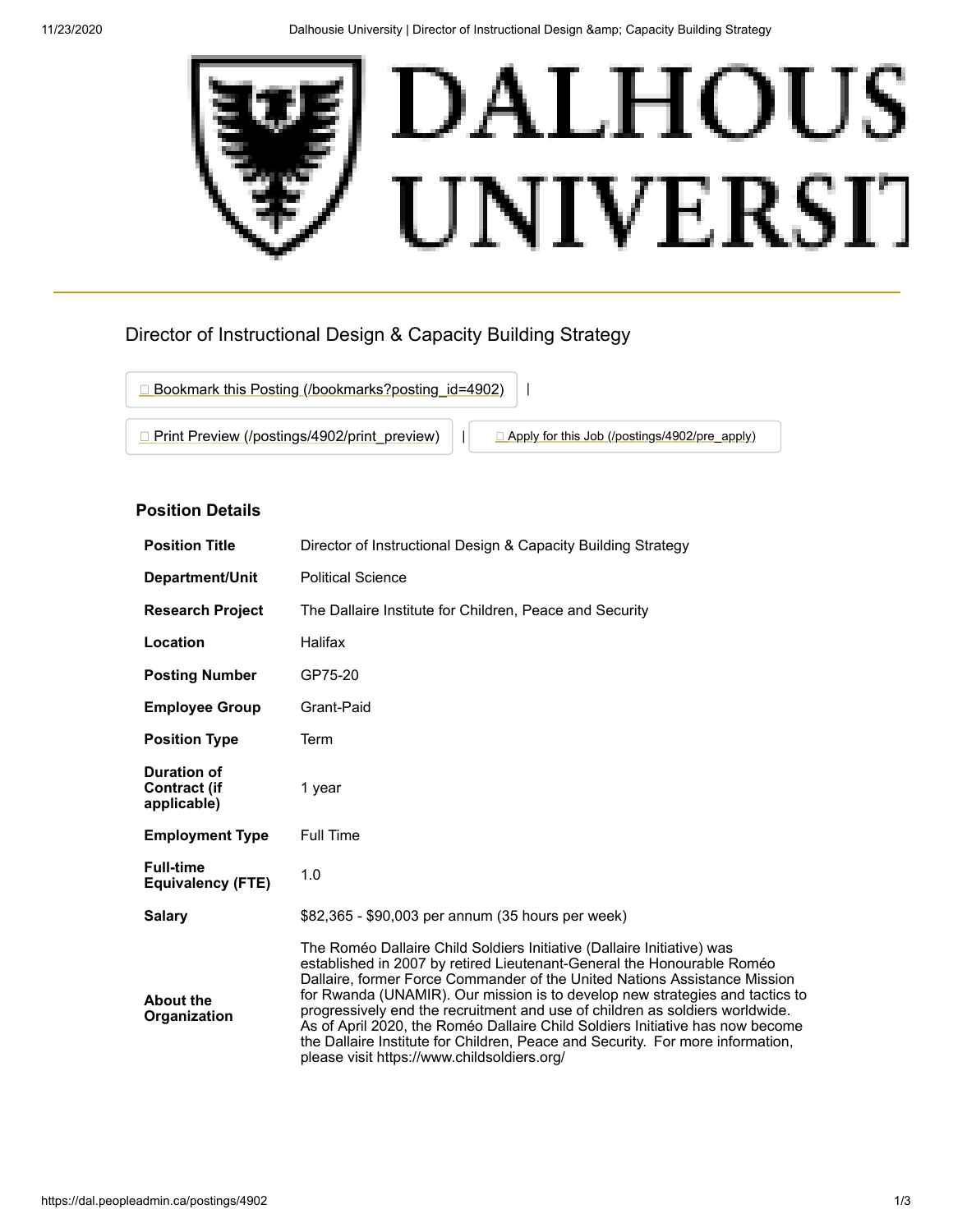11/23/2020 **Dalhousie University | Director of Instructional Design & amp; Capacity Building Strategy** 

| <b>Job Summary</b>                         | Reporting to the Executive Director, The Dallaire Institute for Children, Peace<br>and Security, the Director of Instructional Design & Capacity Building Strategy<br>is a critical member of the Executive Team. This position will contribute to the<br>strategic vision of the organization by setting global program delivery<br>standards by having strategic input and oversight over all methodology and<br>curriculum development for the security sector and community-based capacity<br>building projects of the Dallaire Institute. The Director of Instructional Design &<br>Capacity Building Strategy will closely coordinate with the Directors of the<br>Regional Centres of Excellence to ensure collaboration on organizational best<br>practice is applied in a contextually appropriate and locally-driven manner.                                                                                                                                                                                                                                                                                                                                                                                                                 |
|--------------------------------------------|--------------------------------------------------------------------------------------------------------------------------------------------------------------------------------------------------------------------------------------------------------------------------------------------------------------------------------------------------------------------------------------------------------------------------------------------------------------------------------------------------------------------------------------------------------------------------------------------------------------------------------------------------------------------------------------------------------------------------------------------------------------------------------------------------------------------------------------------------------------------------------------------------------------------------------------------------------------------------------------------------------------------------------------------------------------------------------------------------------------------------------------------------------------------------------------------------------------------------------------------------------|
|                                            | • Lead a team of HQ technical support staff that drive capacity-building<br>strategies and approaches, curriculum and content design, gender<br>mainstreaming, and content standards for the security sector and community-<br>based partners, adhering to organizational best-practice and quality<br>assurance.                                                                                                                                                                                                                                                                                                                                                                                                                                                                                                                                                                                                                                                                                                                                                                                                                                                                                                                                      |
|                                            | • Oversee the development and execution of new and innovative approaches<br>to virtual and in-person training in a range of complex contexts with a focus on<br>security sector training and community engagement on issues related to the<br>protection of children, their prevention from use in violence, and the links to<br>peace and security.                                                                                                                                                                                                                                                                                                                                                                                                                                                                                                                                                                                                                                                                                                                                                                                                                                                                                                   |
| Key<br><b>Responsibilities</b>             | • Ensure high-quality and consistent training, content output, and training<br>completion, ensuring staff and consultants understand the Dallaire Institute's<br>core competencies, standards of pedagogical excellence, cultural contexts,<br>and key learning objectives to meet quality assurance requirements. Oversee<br>a roster of international training consultants and their certifications and<br>continually develop representatives of the Dallaire Institute.                                                                                                                                                                                                                                                                                                                                                                                                                                                                                                                                                                                                                                                                                                                                                                            |
|                                            | • Ensure that research, project learning, global advocacy perspectives, and<br>culturally appropriate contexts are included in all content design and delivery.                                                                                                                                                                                                                                                                                                                                                                                                                                                                                                                                                                                                                                                                                                                                                                                                                                                                                                                                                                                                                                                                                        |
|                                            | . Nurture relationships and partnerships among relevant stakeholders and<br>gather inputs, including those from the Research and Learning and Policy and<br>Advocacy teams, to create ideas for programmatic innovation, new<br>partnership, and success.                                                                                                                                                                                                                                                                                                                                                                                                                                                                                                                                                                                                                                                                                                                                                                                                                                                                                                                                                                                              |
|                                            | • Provide strategic advice, solutions, and collaborate with the Executive Team<br>to create integrated programmatic execution strategies that advance the<br>Dallaire Institute's mandate.                                                                                                                                                                                                                                                                                                                                                                                                                                                                                                                                                                                                                                                                                                                                                                                                                                                                                                                                                                                                                                                             |
| <b>Note</b>                                |                                                                                                                                                                                                                                                                                                                                                                                                                                                                                                                                                                                                                                                                                                                                                                                                                                                                                                                                                                                                                                                                                                                                                                                                                                                        |
| Qualifications                             | Master's Degree in Education, Instructional design, Curriculum and<br>Instructional Technology or related field with considerable years of related<br>experience, with at least 5 years working within an international non-profit<br>organization or academic institution. Technical experience as a learning and<br>development professional, with deep knowledge and understanding of<br>principles and methods for curriculum and training design, teaching and<br>instruction for individuals and groups, and the measurement of training effects<br>is required. Must possess a minimum of five years of management experience<br>as well as experience managing training programs and projects. Knowledge of<br>creative adult learning approaches is required. Must be tech-savvy and have<br>superior skills in learning and using systems such as Learning Management<br>programs. Experience in multi-cultural contexts, excellent communication<br>skills, and French proficiency (both verbal and written) are required. Strong<br>knowledge of child protection, or children armed conflict, and/or human rights<br>and peacekeeping standards, and experience working with the security sector<br>and communities in conflict settings. |
| <b>Additional</b><br><b>Information</b>    | Dalhousie University supports a healthy and balanced lifestyle. Our total<br>compensation package includes a voluntary RRSP, health and dental plans<br>and an employee and family assistance program.                                                                                                                                                                                                                                                                                                                                                                                                                                                                                                                                                                                                                                                                                                                                                                                                                                                                                                                                                                                                                                                 |
| <b>Application</b><br><b>Consideration</b> | We thank all applicants for their interest, however, only candidates selected for<br>an interview will be contacted.                                                                                                                                                                                                                                                                                                                                                                                                                                                                                                                                                                                                                                                                                                                                                                                                                                                                                                                                                                                                                                                                                                                                   |